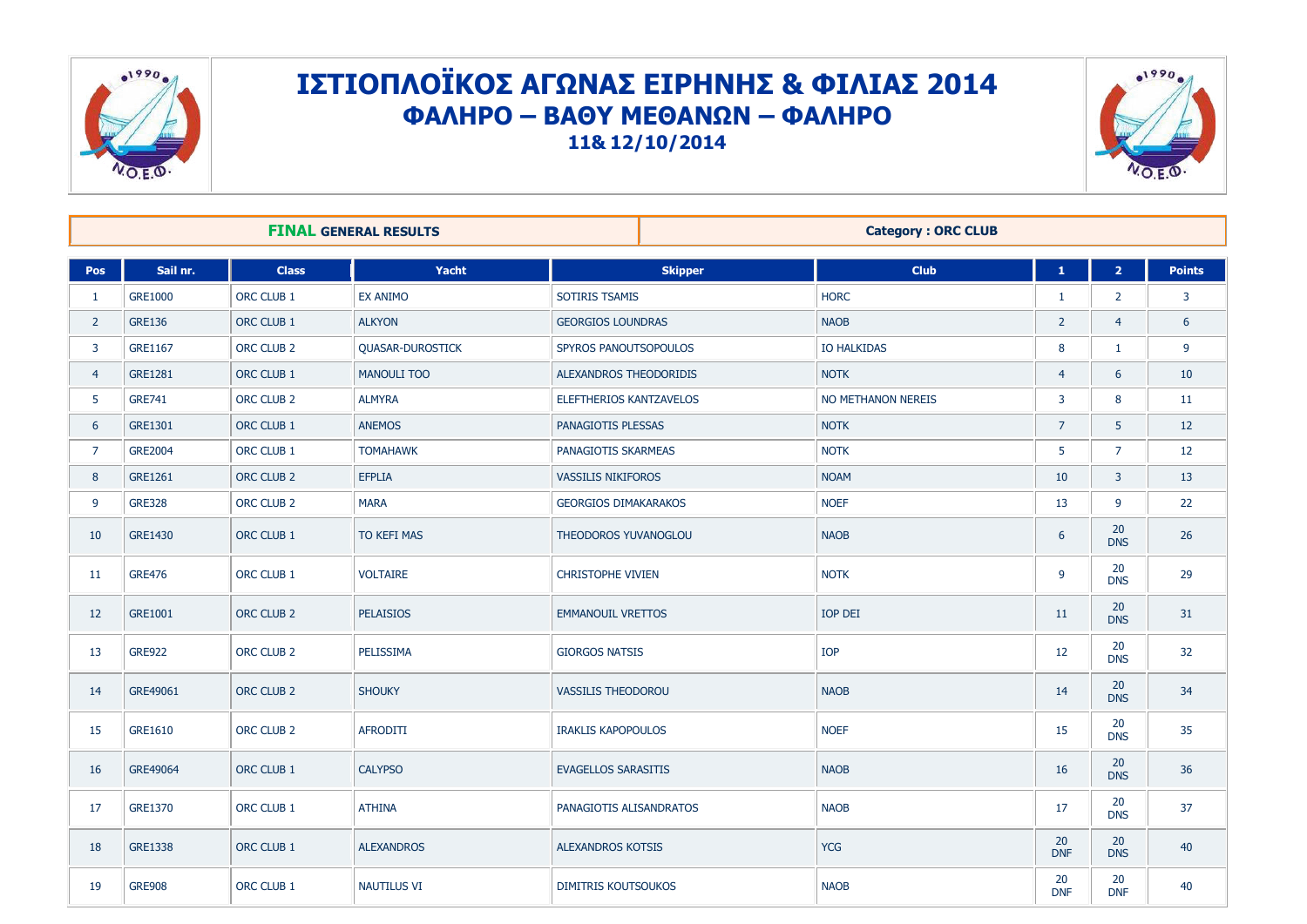

## ΙΣΤΙΟΠΛΟΪΚΟΣ ΑΓΩΝΑΣ ΕΙΡΗΝΗΣ & ΦΙΛΙΑΣ 2014 **ΦΑΛΗΡΟ – ΒΑΘΤ ΜΕΘΑΝΩΝ – ΦΑΛΗΡΟ 11& 12/10/2014**



(c) Cyber Altura Crucero - Version ORC 9.7 Date : 13/10/2014 02:11:20

## **FINAL GENERAL RESULTS Class : ORC CLUB 1**

| Pos                                                            | Sail nr.       | <b>Class</b> | Yacht              | <b>Skipper</b>              | <b>Club</b> | $\mathbf{1}$     | 2 <sup>1</sup>   | <b>Points</b>  |
|----------------------------------------------------------------|----------------|--------------|--------------------|-----------------------------|-------------|------------------|------------------|----------------|
| 1                                                              | <b>GRE1000</b> | ORC CLUB 1   | EX ANIMO           | SOTIRIS TSAMIS              | <b>HORC</b> |                  | 1                | $\overline{2}$ |
| $\overline{2}$                                                 | <b>GRE136</b>  | ORC CLUB 1   | <b>ALKYON</b>      | <b>GEORGIOS LOUNDRAS</b>    | <b>NAOB</b> | $\overline{2}$   | $\overline{2}$   | $\overline{4}$ |
| 3                                                              | <b>GRE1281</b> | ORC CLUB 1   | <b>MANOULI TOO</b> | ALEXANDROS THEODORIDIS      | <b>NOTK</b> | 3                | 4                | $\overline{7}$ |
| $\overline{4}$                                                 | GRE1301        | ORC CLUB 1   | <b>ANEMOS</b>      | PANAGIOTIS PLESSAS          | <b>NOTK</b> | 6                | 3                | 9              |
| 5                                                              | <b>GRE2004</b> | ORC CLUB 1   | <b>TOMAHAWK</b>    | PANAGIOTIS SKARMEAS         | <b>NOTK</b> | 4                | 5                | 9              |
| 6                                                              | <b>GRE1430</b> | ORC CLUB 1   | TO KEFI MAS        | <b>THEODOROS YUVANOGLOU</b> | <b>NAOB</b> | 5                | 12<br><b>DNS</b> | 17             |
| $\overline{7}$                                                 | <b>GRE476</b>  | ORC CLUB 1   | <b>VOLTAIRE</b>    | <b>CHRISTOPHE VIVIEN</b>    | <b>NOTK</b> | $\overline{7}$   | 12<br><b>DNS</b> | 19             |
| 8                                                              | GRE49064       | ORC CLUB 1   | <b>CALYPSO</b>     | <b>EVAGELLOS SARASITIS</b>  | <b>NAOB</b> | 8                | 12<br><b>DNS</b> | 20             |
| 9                                                              | <b>GRE1370</b> | ORC CLUB 1   | <b>ATHINA</b>      | PANAGIOTIS ALISANDRATOS     | <b>NAOB</b> | 9                | 12<br><b>DNS</b> | 21             |
| 10                                                             | <b>GRE1338</b> | ORC CLUB 1   | <b>ALEXANDROS</b>  | <b>ALEXANDROS KOTSIS</b>    | <b>YCG</b>  | 12<br><b>DNF</b> | 12<br><b>DNS</b> | 24             |
| 11                                                             | <b>GRE908</b>  | ORC CLUB 1   | <b>NAUTILUS VI</b> | <b>DIMITRIS KOUTSOUKOS</b>  | <b>NAOB</b> | 12<br><b>DNF</b> | 12<br><b>DNF</b> | 24             |
| Date: 13/10/2014<br>(c) Cyber Altura Crucero - Version ORC 9.7 |                |              |                    |                             |             |                  |                  | 02:11:33       |